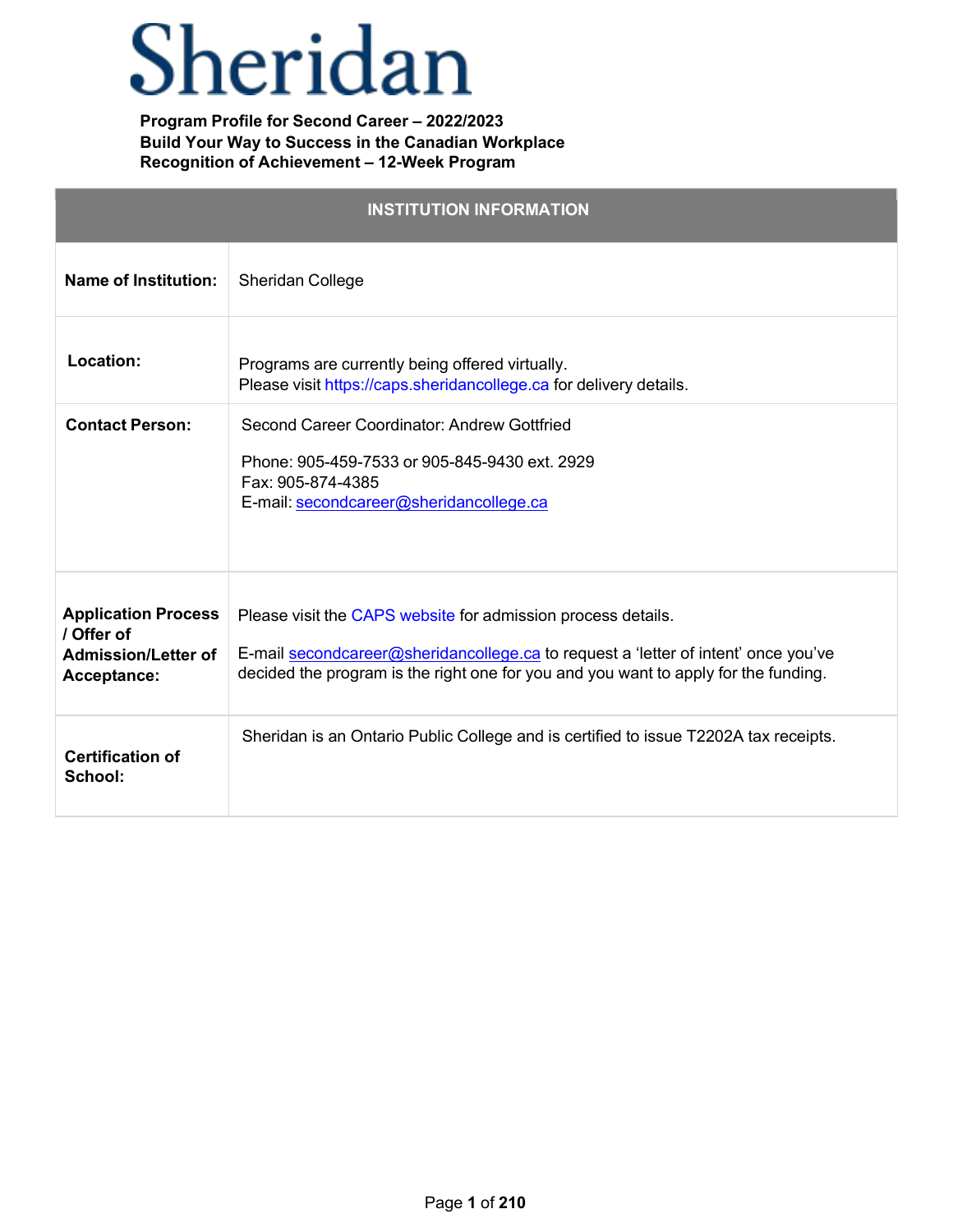### **Program Profile for Second Career – 2021/2022 Build Your Way to Success in the Canadian Workplace Recognition of Achievement – 12-Week Program**

| <b>Advanced Standing</b> | Visit our Pathways website for information at:<br>http://myotr.sheridaninstitute.ca/mypathways.html |
|--------------------------|-----------------------------------------------------------------------------------------------------|
|                          |                                                                                                     |
|                          |                                                                                                     |
|                          |                                                                                                     |
|                          |                                                                                                     |
|                          |                                                                                                     |
|                          |                                                                                                     |

| <b>PROGRAM INFORMATION</b>                                          |                                                                                                       |  |  |
|---------------------------------------------------------------------|-------------------------------------------------------------------------------------------------------|--|--|
| Program Name/<br>Credential:                                        | Build Your Way to Success in the Canadian Workplace / Recognition of Achievement                      |  |  |
| <b>Program-Specific</b><br><b>Admission</b><br><b>Requirements:</b> | https://caps.sheridancollege.ca/products/build-your-way-to-success-in-the-canadian-<br>workforce.aspx |  |  |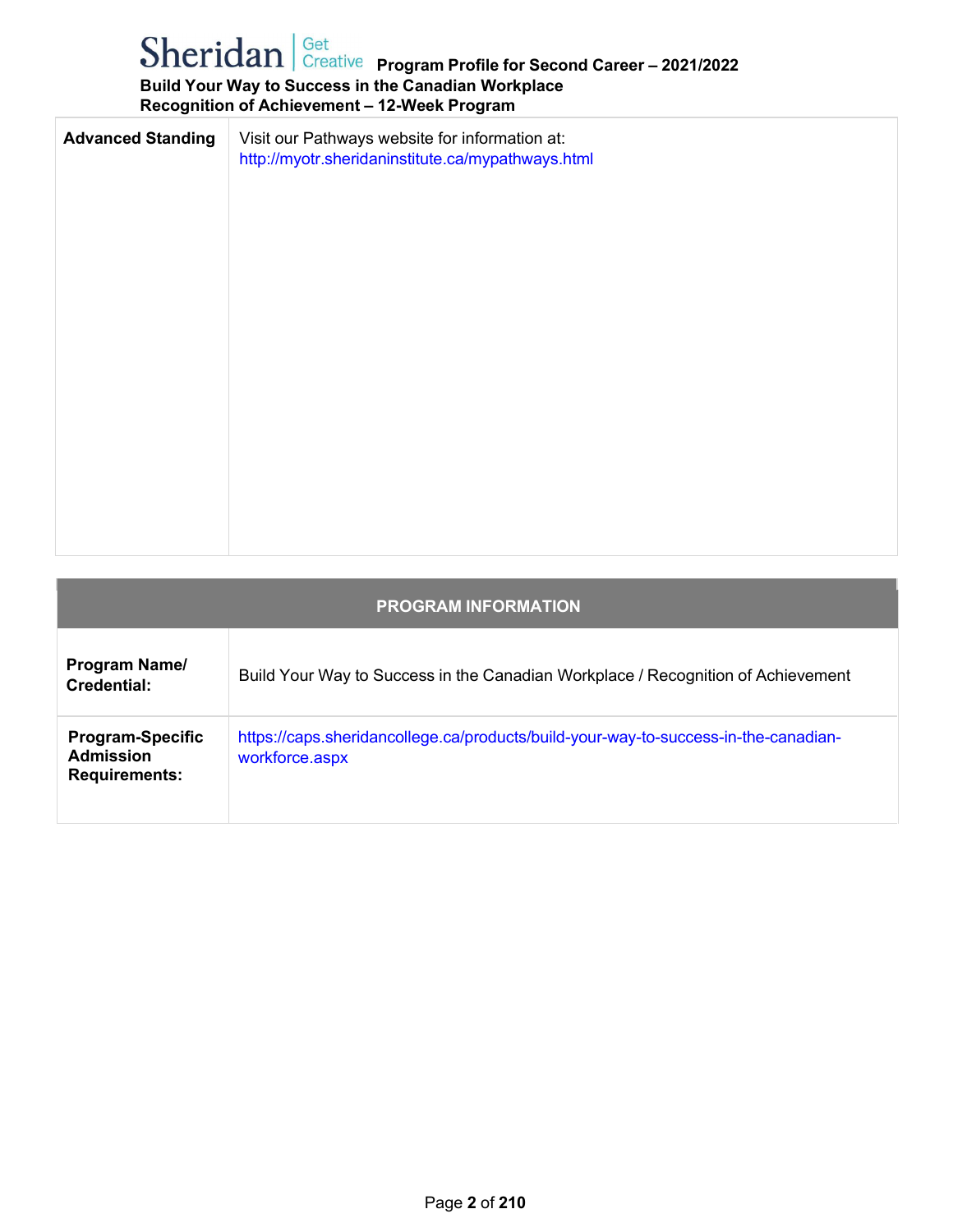#### **Program Profile for Second Career – 2021/2022 Build Your Way to Success in the Canadian Workplace Recognition of Achievement – 12-Week Program**

| <b>Program Offered</b><br><b>SEPTEMBER 2022</b><br><b>Start/End dates by</b><br>semester |   | Sept. 12, 2022<br>To<br>1 Dec. 16, 2022 | $\overline{2}$ | Jan. 9, 2023<br>To<br>Apr. 14, 2023 | 3 | May 8, 2023<br>To<br>Aug. 11, 2023   |  |
|------------------------------------------------------------------------------------------|---|-----------------------------------------|----------------|-------------------------------------|---|--------------------------------------|--|
| <b>Program Offered</b><br><b>JANUARY 2023</b><br><b>Start/End dates by</b><br>semester   | 1 | Jan 9, 2023<br>to<br>Apr 14, 2023       | $\overline{2}$ | May 8, 2023<br>to<br>Aug 11, 2023   | 3 | Sept 12, 2023<br>to<br>Dec 16, 2023  |  |
| <b>Program Offered</b><br><b>MAY 2023</b><br><b>Start/End dates by</b><br>semester       | 1 | May 8, 2023<br>to<br>Aug 11, 2023       | $\overline{2}$ | Sept 12, 2023<br>to<br>Dec 16, 2023 | 3 | Jan. 8, 2024<br>To<br>April 19, 2024 |  |

| <b>Program Length/</b><br>Hours/Weeks: | Program duration (weeks): 12<br>Total instructional hours: 36<br>Programs starting in September have a holiday break of approximately 3 weeks.<br>Programs starting in January and May run continuously over 8 months (no summer break),<br>with two weeks between semesters.<br>Students will be notified about their class schedule prior to the beginning of each<br>semester. |
|----------------------------------------|-----------------------------------------------------------------------------------------------------------------------------------------------------------------------------------------------------------------------------------------------------------------------------------------------------------------------------------------------------------------------------------|
| <b>Class Size:</b>                     | Approximately 35                                                                                                                                                                                                                                                                                                                                                                  |
| <b>Course Outline:</b>                 | https://www.sheridancollege.ca/programs/courses/course-outline-search                                                                                                                                                                                                                                                                                                             |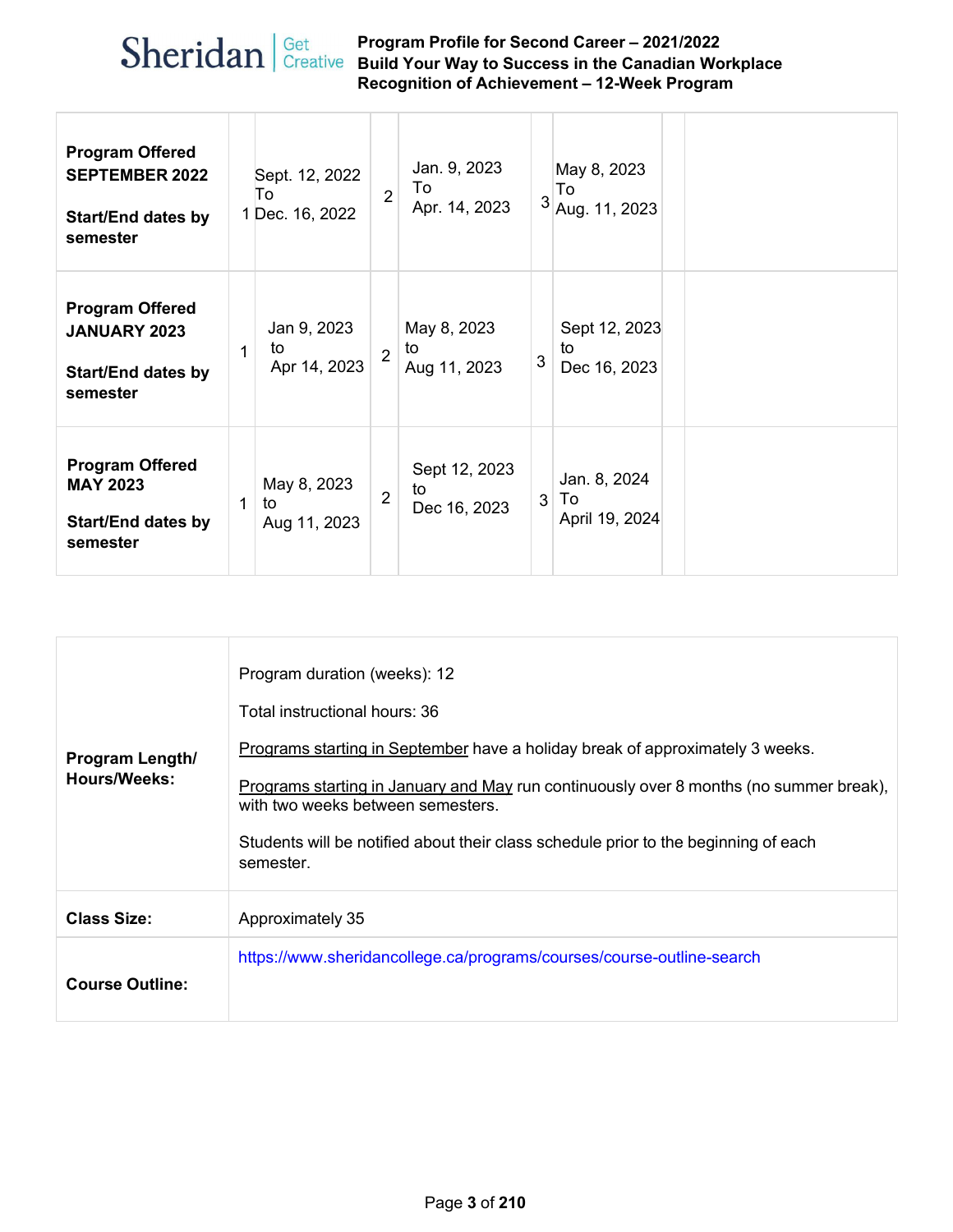## Sheridan | Get Creative

#### **Program Profile for Second Career – 2022/2023 Build Your Way to Success in the Canadian Workplace Recognition of Achievement – 12-Week Program**

|                                                                                                           | \$597                                                                                                                                                                                            |
|-----------------------------------------------------------------------------------------------------------|--------------------------------------------------------------------------------------------------------------------------------------------------------------------------------------------------|
| <b>Annual Tuition:</b><br>(applicable at time<br>of publication -<br>subject to change<br>without notice) | https://caps.sheridancollege.ca/products/build-your-way-to-success-in-the-canadian-<br>workforce.aspx<br>Tuition fees are regulated by the Ministry of Advanced Education and Skills Development |
|                                                                                                           | and a change could be made by action of the Ontario Government.<br>As the Fee Guide is prepared in advance, Sheridan reserves the right to make changes                                          |
|                                                                                                           | due to errors and omissions. Additional fees will apply for some programs with a modified<br>curriculum. All information provided is current as of publication.                                  |
| Parking:<br>(applicable at time<br>of publication -<br>subject to change<br>without notice)               | https://epark.sheridancollege.ca/                                                                                                                                                                |
| <b>Book Costs:</b><br>(applicable at time<br>of publication -<br>subject to change<br>without notice)     | \$0                                                                                                                                                                                              |
| <b>Other Costs:</b>                                                                                       | Ancillary fees - \$77.61                                                                                                                                                                         |
| <b>Payment Policy for</b><br><b>Second Career:</b>                                                        | Purchase your course from our CAPS website when the courses become available and<br>provide your receipt to your ministry.                                                                       |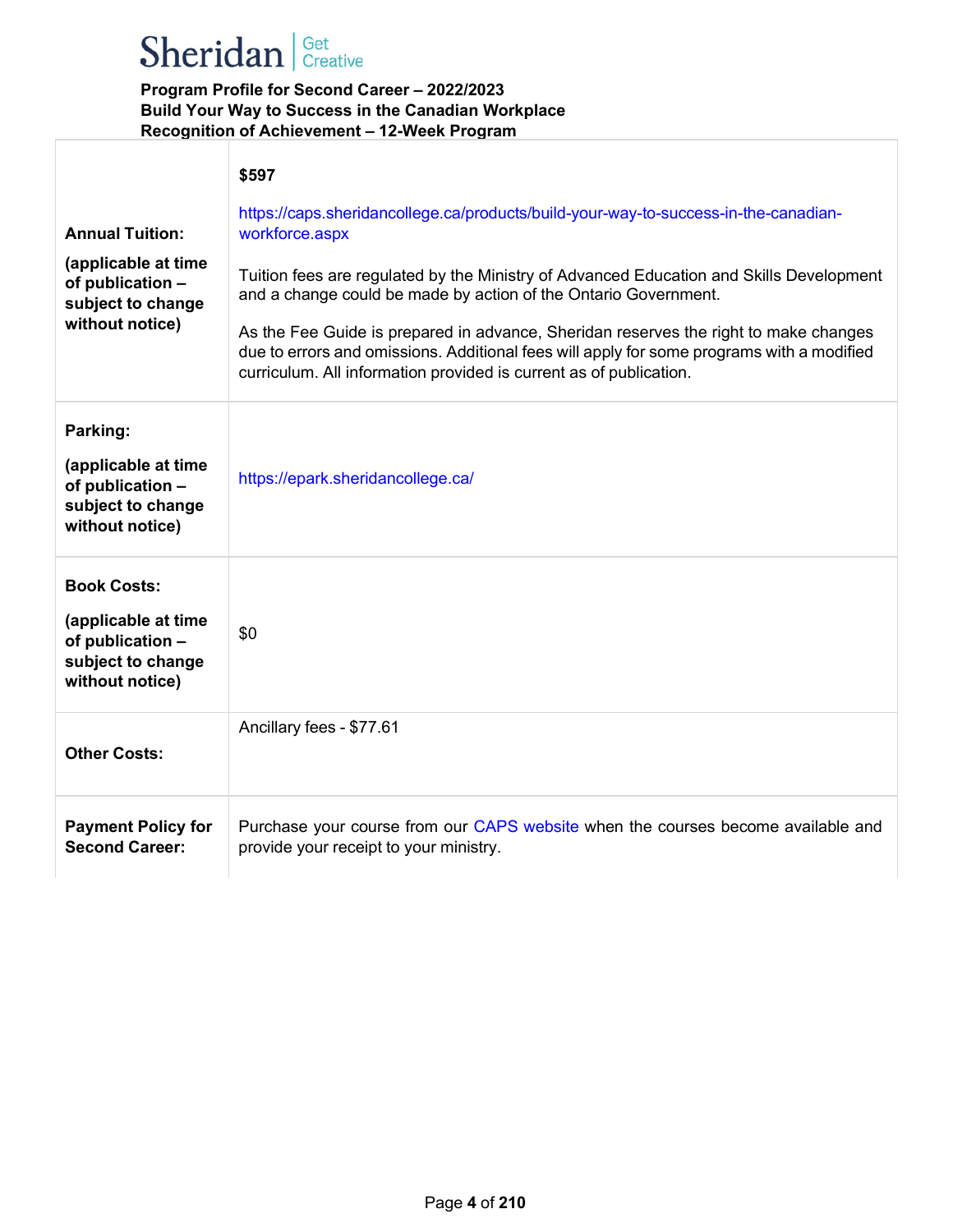

#### **Program Profile for Second Career – 2022/2023 Build Your Way to Success in the Canadian Workplace Recognition of Achievement – 12-Week Program**

| <b>Withdrawal/Refund</b><br><b>Policy</b>                                                                             | For refunds or withdrawals, please visit:<br>https://caps.sheridancollege.ca/student-guide/transfers-refunds-and-withdrawals.aspx<br>Please note: As a Second Career-funded student, all refunds are to be returned to your<br>funder.                                                                                                                              |
|-----------------------------------------------------------------------------------------------------------------------|---------------------------------------------------------------------------------------------------------------------------------------------------------------------------------------------------------------------------------------------------------------------------------------------------------------------------------------------------------------------|
| <b>Your Second Career</b><br>and Career<br><b>Opportunities:</b>                                                      | This program is aimed to equip you with the skills required for an exciting and successful<br>career in the Canadian workforce.                                                                                                                                                                                                                                     |
| <b>Please identify the</b><br>main skill learners<br>can expect to gain<br>upon completion of<br>the micro-credential | Enhancing your English communication skills<br>$\bullet$<br>Understanding Canadian labour laws and policies<br>$\bullet$<br>Recognizing your core workplace strengths                                                                                                                                                                                               |
| <b>Method of</b><br>Instruction:                                                                                      | online                                                                                                                                                                                                                                                                                                                                                              |
| <b>Equipment</b><br><b>Availability:</b>                                                                              | Students will have access to computers in open access computer labs.                                                                                                                                                                                                                                                                                                |
| <b>Instructor</b><br><b>Qualifications:</b>                                                                           | Our faculty is hired based on a combination of industry experience and academic<br>qualifications. Most faculty have relevant Master's degrees and/or professional<br>certifications where applicable.<br>Our faculty is provided with opportunities to engage in professional development to ensure<br>currency in their field and proficiency in teaching adults. |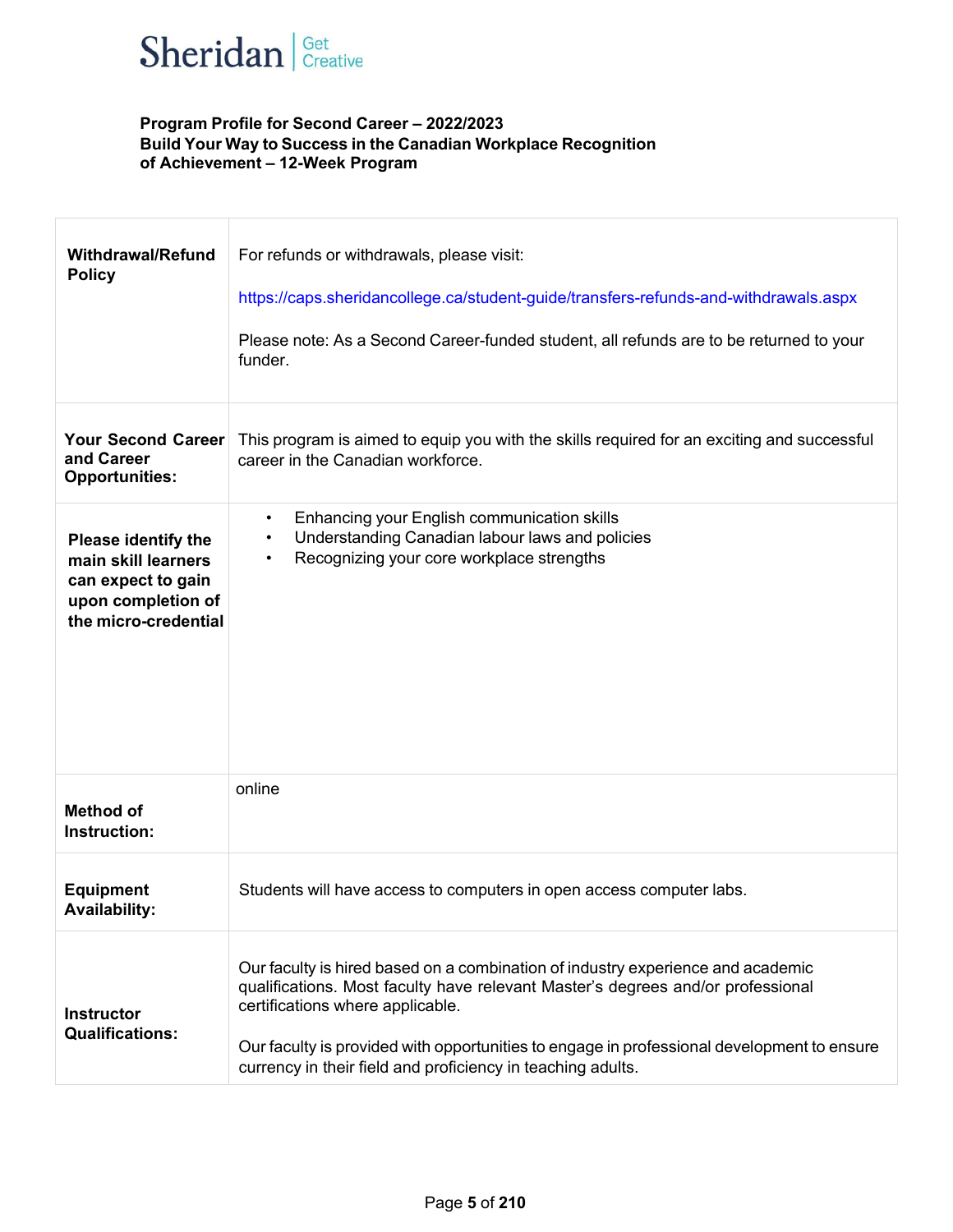

#### **Program Profile for Second Career – 2022/2023 Build Your Way to Success in the Canadian Workplace Recognition of Achievement – 12-Week Program**

| <b>Curriculum Design:</b>                                                            | All programs are designed and kept up to date with input from Research and Innovation<br>teams which include representation from employers and industry organizations.<br>The Centre for Teaching and Learning at Sheridan oversees the design of new programs<br>and courses and maintains a schedule of program review to keep programs up to date.                                                                                                                                                                                                                                                                   |
|--------------------------------------------------------------------------------------|-------------------------------------------------------------------------------------------------------------------------------------------------------------------------------------------------------------------------------------------------------------------------------------------------------------------------------------------------------------------------------------------------------------------------------------------------------------------------------------------------------------------------------------------------------------------------------------------------------------------------|
| <b>Evaluation of</b><br>Instructors,<br><b>Courses and</b><br>Programs:              | Students have the opportunity to complete a formal evaluation of the course and instructor<br>at the end of each course.<br>Public colleges must survey students, graduates and employers as mandated by the<br>Ministry of Advanced Education and Skills Development to obtain information on Key<br>Performance Indicators (KPIs). Please visit:<br>https://www.sheridancollege.ca/about/administration-governance/policies-accountability/<br>key-performance-indicators                                                                                                                                             |
| <b>Physical Facilities:</b>                                                          | Sheridan classrooms and campus facilities are accessible and are designed to support a<br>wide range of applied learning activities. Classrooms and labs are equipped with modern<br>technology, including digital AV teaching and learning aids. Our Trafalgar, Davis and<br>Hazel McCallion campuses have physical fitness facilities, full-service cafeterias, modern<br>learning resource centres and vibrant student centres which contribute to supporting<br>student learning and life. Each campus has attractive grounds that provide a relaxing<br>counterpoint to the hustle and bustle of student activity. |
| <b>Additional Supports</b><br>and Resources:                                         | As a public college, Sheridan is able to offer a full range of student services and supports.<br>Please review our services by visiting:<br>https://www.sheridancollege.ca/student-life/student-services                                                                                                                                                                                                                                                                                                                                                                                                                |
| <b>Accessibility:</b>                                                                | The Accessible Learning Services Office facilitates equal access for eligible students with<br>disabilities by coordinating reasonable academic accommodations and support services.<br>For more information on student accommodations, please visit:<br>https://www.sheridancollege.ca/student-life/student-services/accessible-learning-services                                                                                                                                                                                                                                                                      |
| <b>Key Performance</b><br>Indicators (KPI) -<br>(graduation,<br>employment<br>rates) | https://www.sheridancollege.ca/about/administration-governance/policies-accountability/<br>key-performance-indicators                                                                                                                                                                                                                                                                                                                                                                                                                                                                                                   |